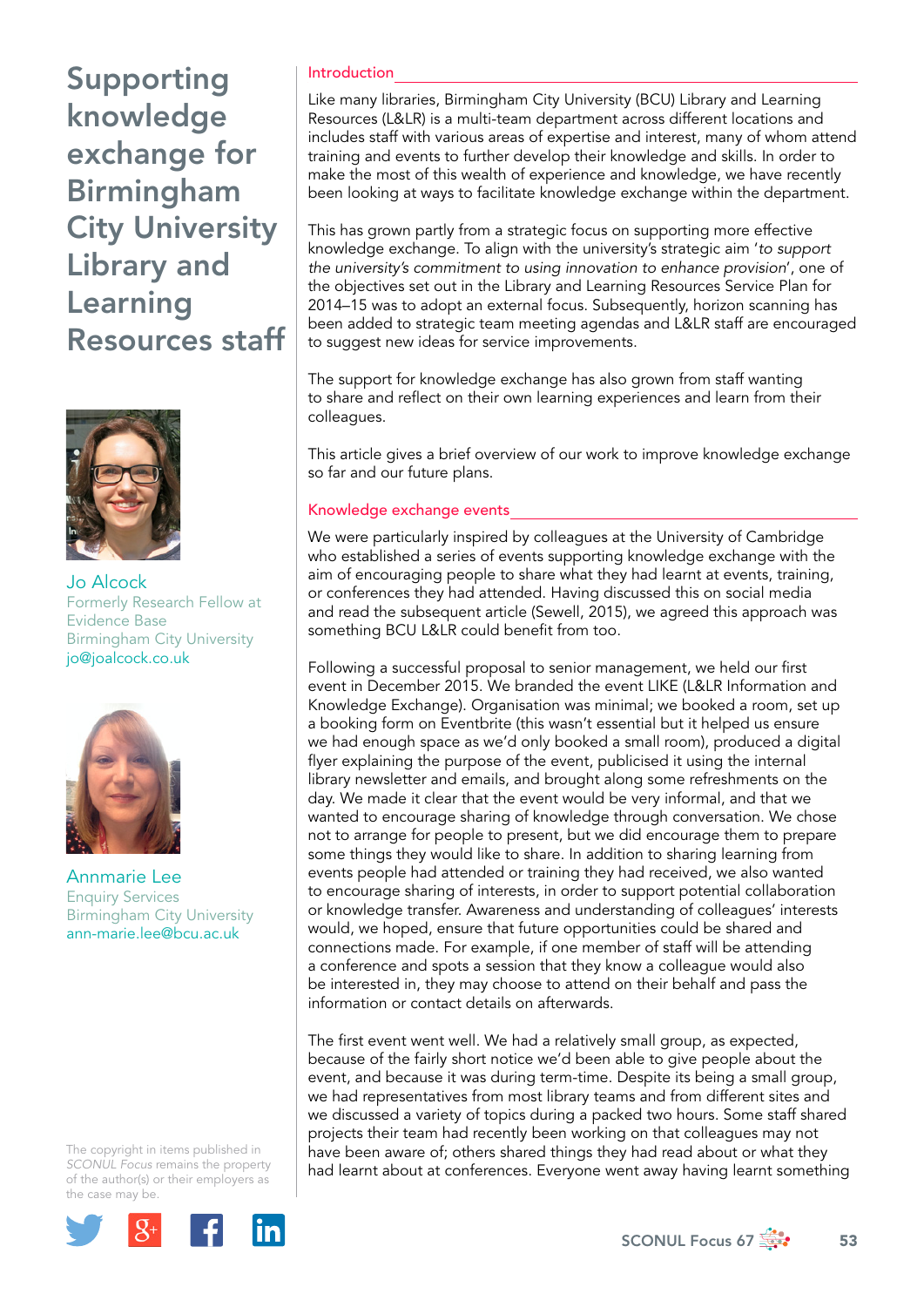Supporting knowledge exchange for Birmingham City University Library and Learning Resources staff

new, and as a group we came away with some things to investigate for future potential service developments as well as staff development opportunities.

One of the potential service developments discussed was a series of 'Day in the life' blog posts to advertise what each department or section in L&LR does and to break down some of the barriers between users and staff. This was implemented to tie in with National Libraries Day 2016.

As a follow-up, a summary of our discussion was posted on our blog and shared in the library newsletter. It was hoped that staff who had been unable to attend could nevertheless see what had been discussed.

The second event held in April 2016 attracted even more colleagues who wanted to learn and share their experiences, which ranged from a visit to University College Ghent to ethnography and the world of libraries.

Judging by the comments we received after the sessions, attendees found them inspiring. Suggestions for improvement included having broad themes for sessions, and inviting academic staff.

# CILIP Professional Registration event for staff

One form of continuing professional development that both authors have found beneficial is CILIP's Professional Registration (i.e. Certification, Chartership, Fellowship and mentoring). A number of L&LR staff have successfully completed a level of CILIP professional registration, though not all are aware of its benefits. In order to share this more widely, we organised an internal event to coincide with Love Your Libraries day, which focused on encouraging staff to invest in their professional development through CILIP membership and professional registration. We invited a member of CILIP staff to introduce the event, and then had candidates (including ourselves) talk about their experiences.

Again, the event was informal in its focus, and discussion and networking were encouraged. Our aim at this event was to encourage staff to work towards a level of professional registration, if appropriate; to revalidate their current level; or to consider mentoring others. We also hoped that this sort of event would enable more connections to be made in terms of supporting colleagues through the process (not necessarily through formal mentoring, but through informal support mechanisms) and again lead to potential collaboration and knowledge exchange. Although we didn't collect formal feedback after the event, those who attended commented that they had found it really useful and were considering professional registration in the future.

## Future plans

In future we plan to hold one knowledge exchange event per term. The effort in organising is very low, with high potential benefits both for the individuals attending and for L&LR. In future we may encourage people who have completed training or attended a conference to prepare an update to share at the next LIKE event. We may also consider holding events on particular topics, to support knowledge sharing in specific areas in which staff have expertise.

In addition to the events, we intend to encourage knowledge exchange on a more regular basis through online communication. We are currently investigating different means of delivering this, but are likely to use a combination of our library blog (which is publicly available and could therefore support knowledge exchange with other library colleagues outside the university), and a LibGuide to be used for shorter updates and discussions between staff. In this way, we hope staff will share what they are learning as well as development opportunities that they are aware of, and which others may be interested in.

The copyright in items published in *SCONUL Focus* remains the property of the author(s) or their employers as the case may be.



SCONUL Focus 67 $\frac{3}{200}$  54